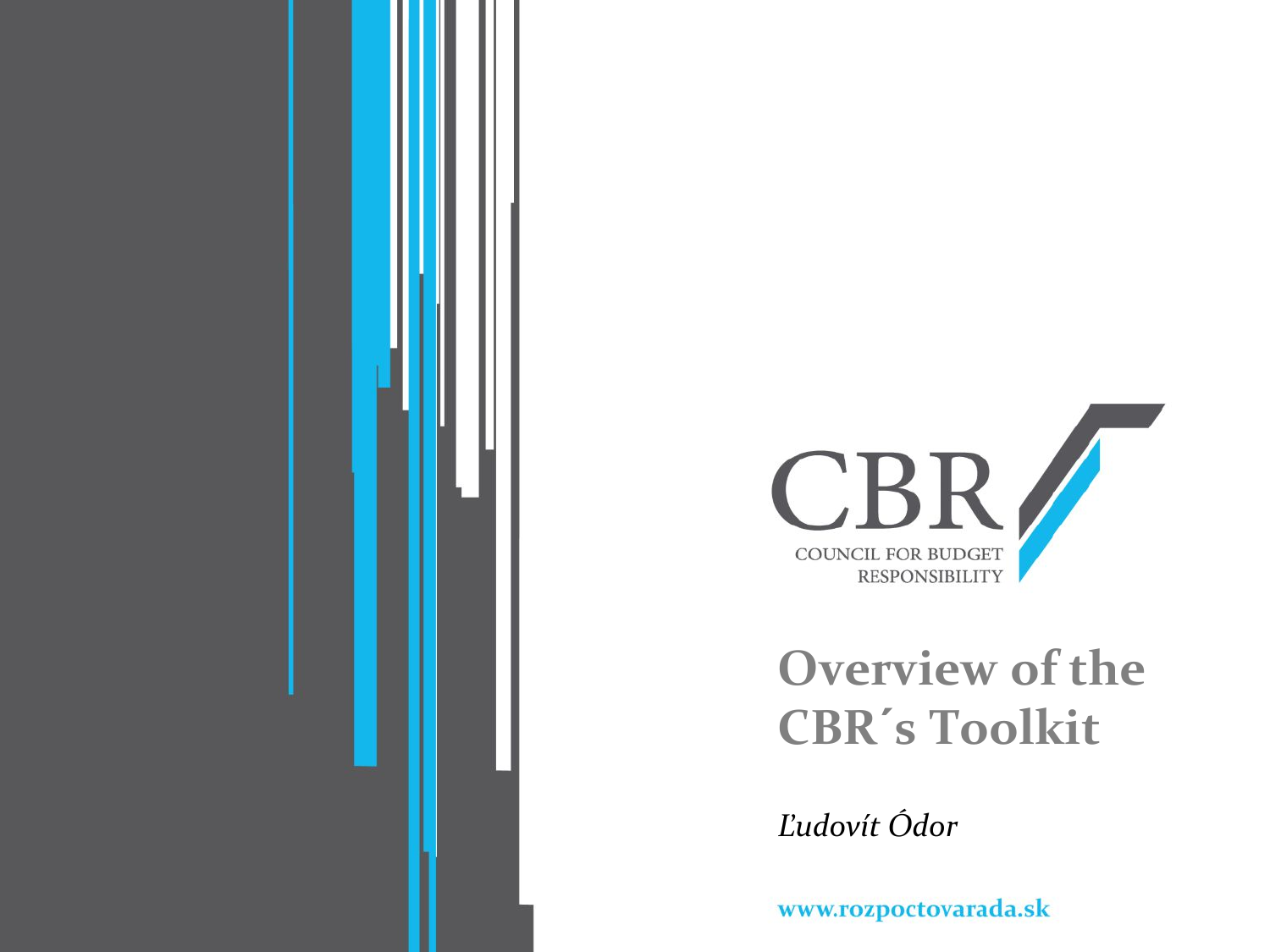

### **Motivation (1)**

Q: How many Keynesian economists does it takes to change a light bulb?



A: All. Because then you will generate employment, more consumption, dislocating the aggregate demand to the right.

Q: How many Chicago School economists does it take to change a light bulb?

A: None. If the light bulb needed changing the market would have already done it.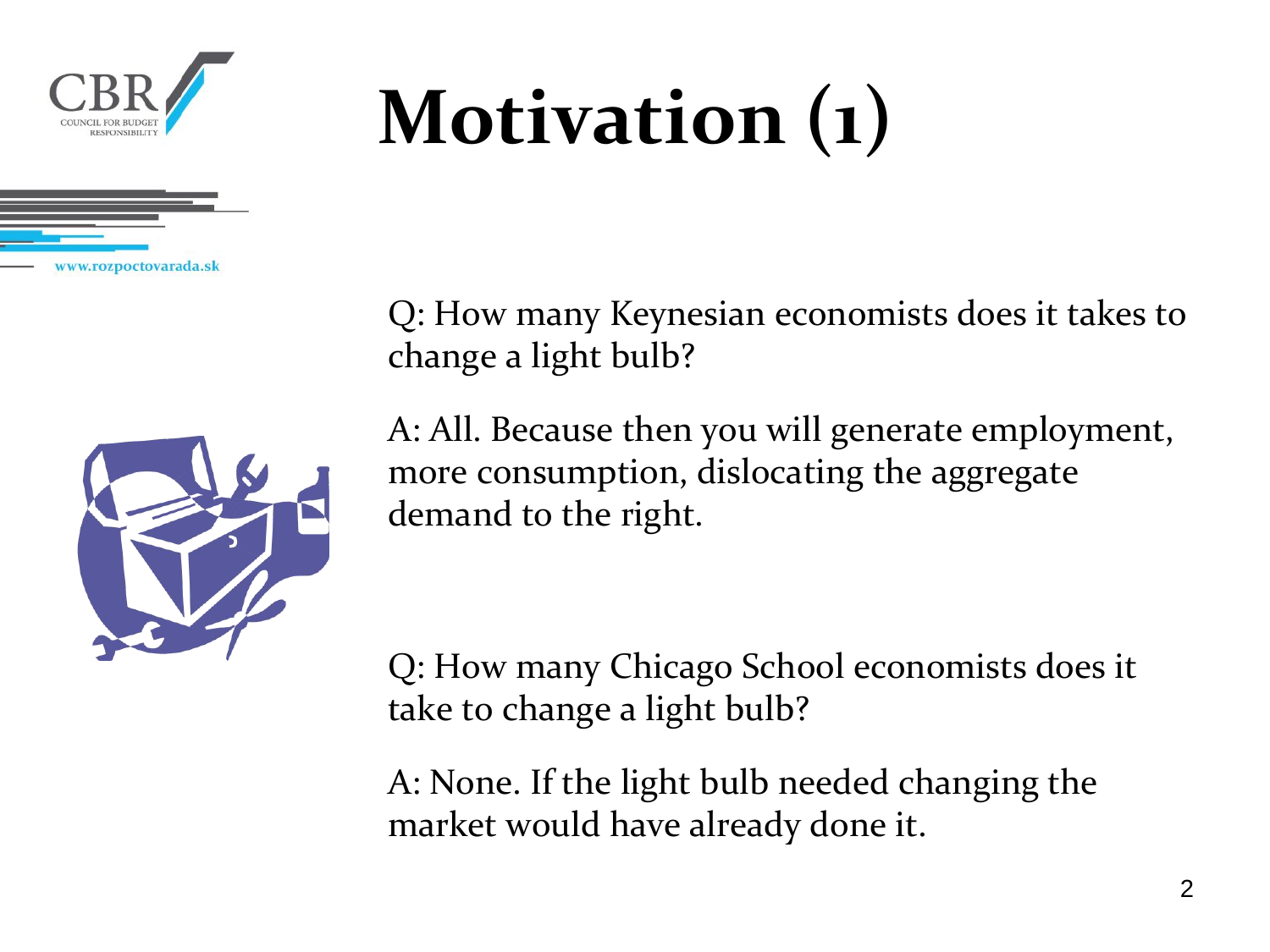

#### **Motivation (2)**



- Basic principle: minimal analytical toolkit for filtering out populism and creative accounting (CAPE)
- Human resource constraint: 10-15 analysts
- Time dimension: short-, medium- and long-term
- Topics: macro, budget, debt, sustainability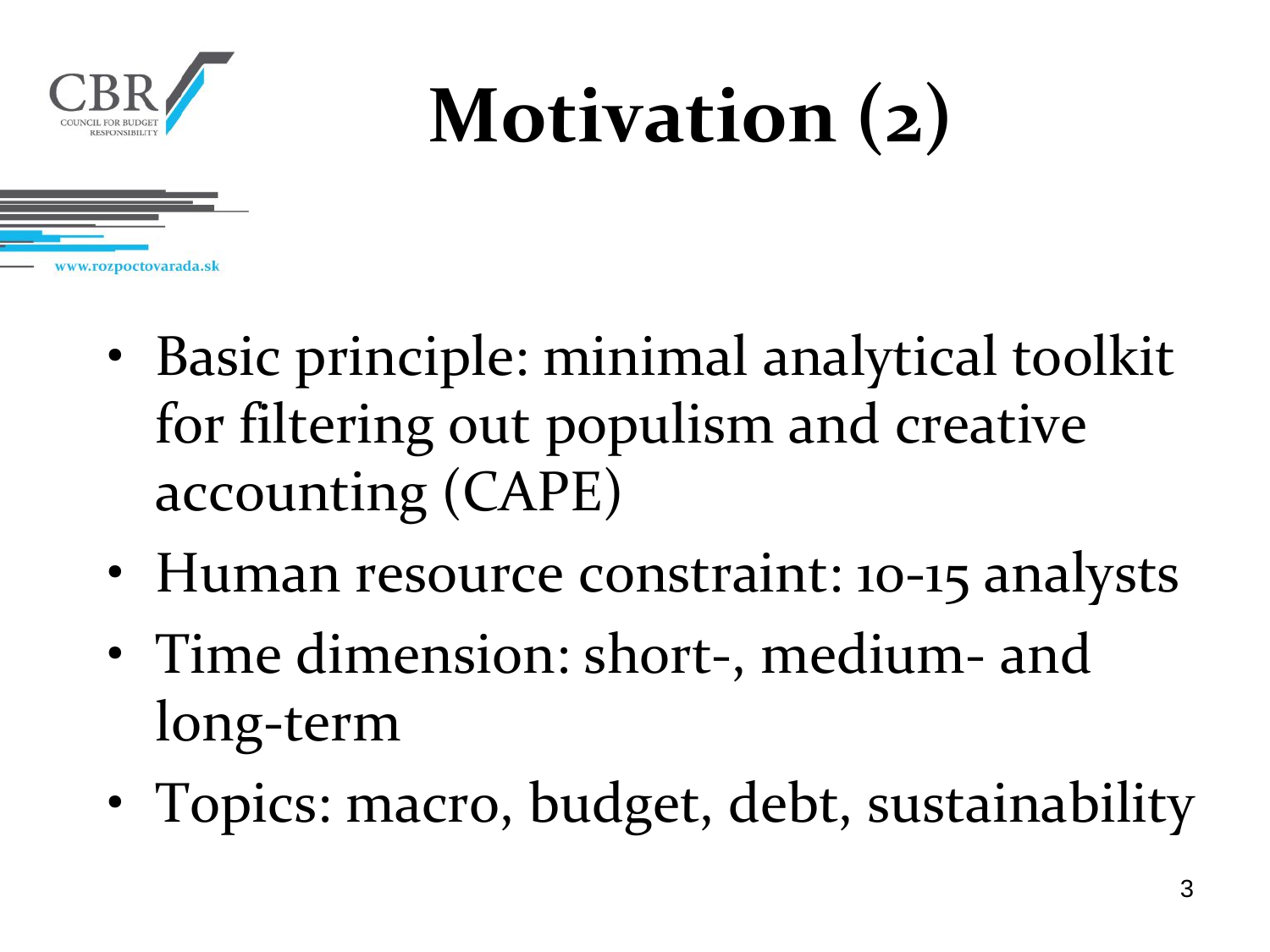

#### **CBR in the Constitutional Act**

- Four main tasks of the Council
	- evaluating the fulfillment of the fiscal responsibility rules and transparency rules
	- reporting on long-term sustainability
	- assessment of legislative proposals (voluntary)
	- monitoring and evaluation of meeting budget's targets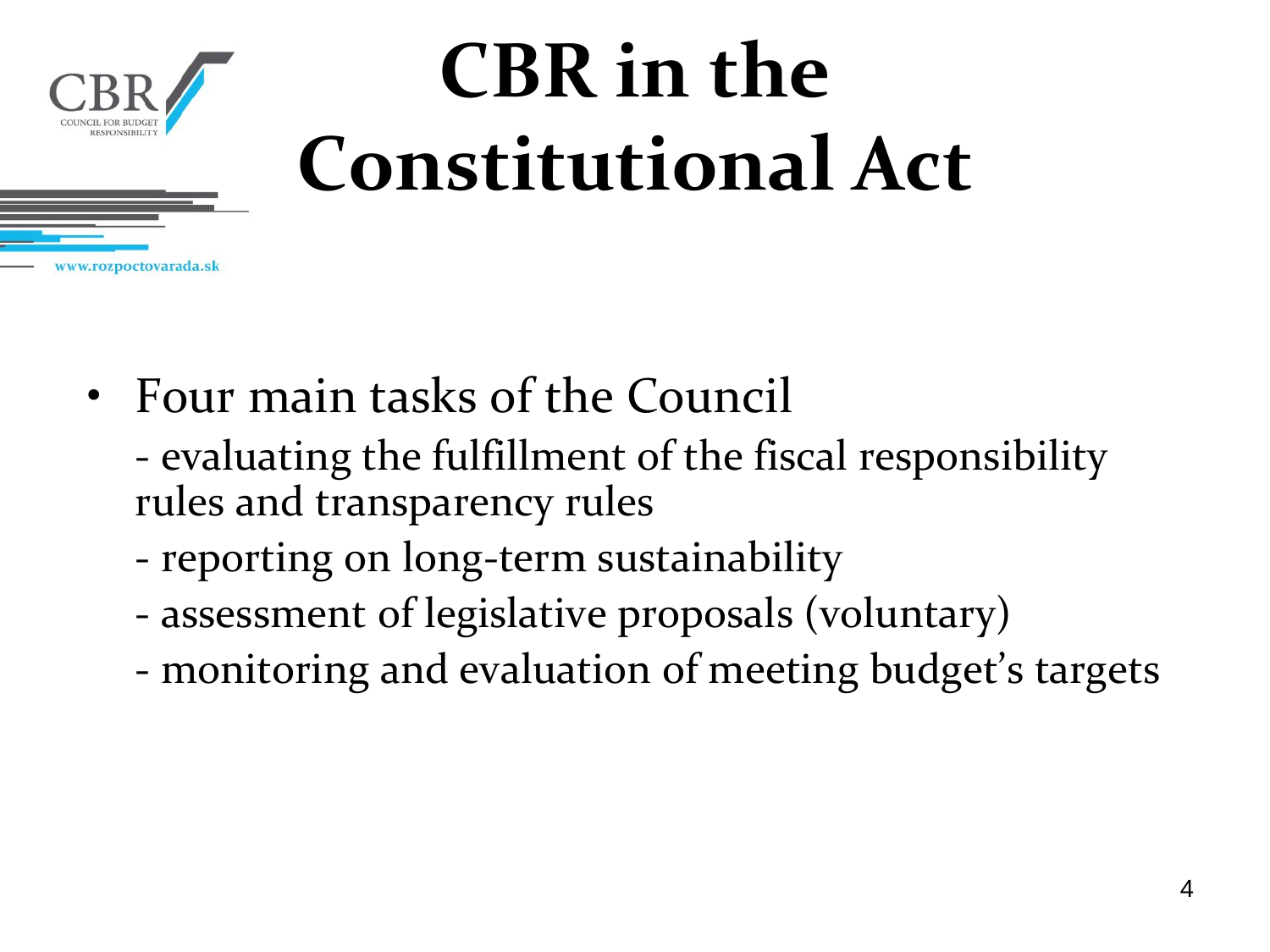

#### **Other Important Legislation**

- Act on Budgetary Rules
- 6Pack (directive on national fiscal frameworks)
- 2Pack (endorsing or producing macro forecasts)
- Fiscal Compact ("comply or explain" principle, escape clauses, sanction mechanisms)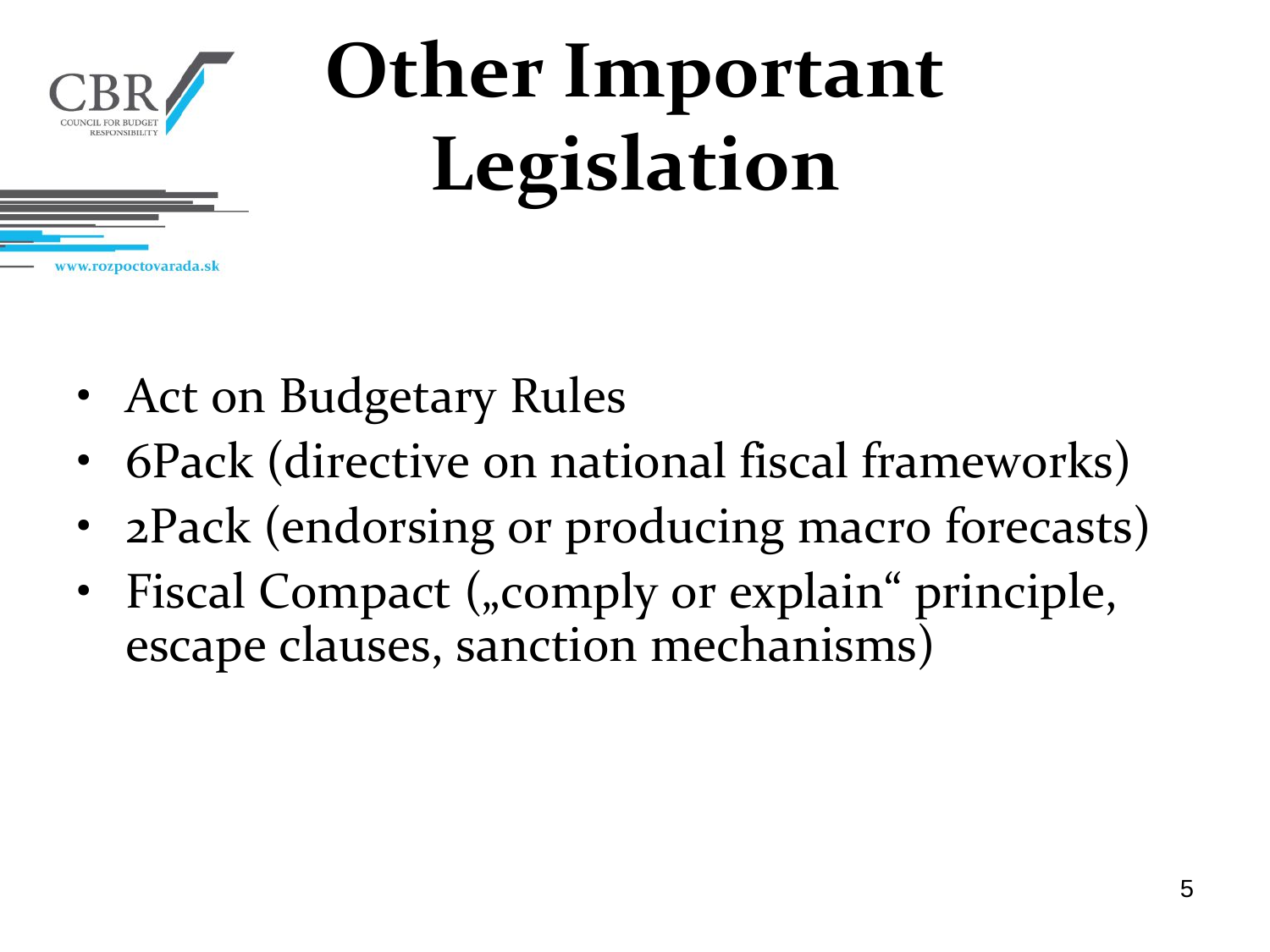

# **Macroeconomic Forecasts and Analyis**

- Short- and medium-term:
- Standard ECM macro model (forecasting)
- DSGE model (scenarios, simulations)
- Fiscal multipliers (additional models, VARs)
- Long-term:
- Convergence models (Solow-type)
- Simple supply-side model (for micro-macro interactions)
- Overlapping generations models?
- Output gap

-"estimate combination"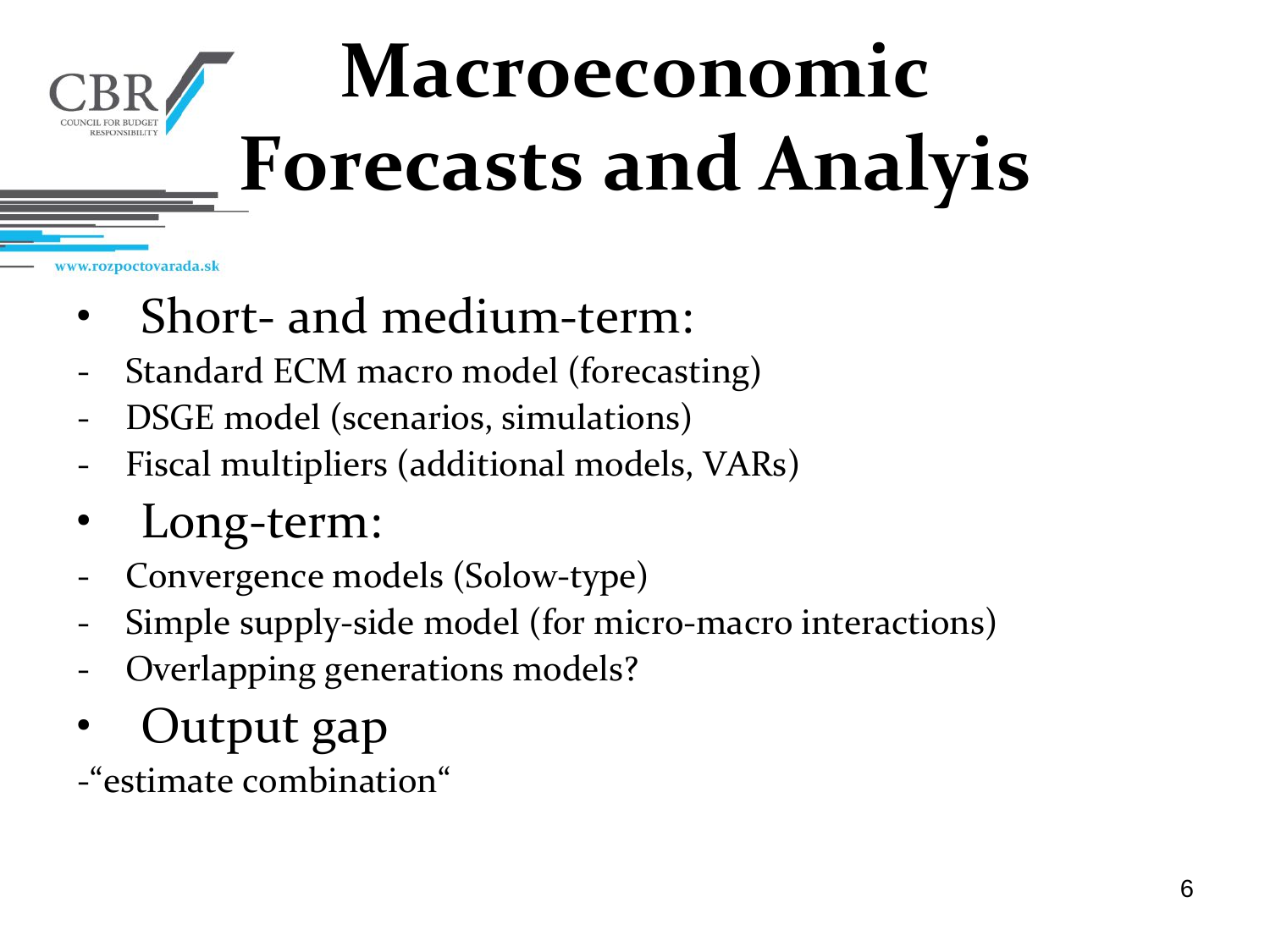

# **Budgetary Analyis (1)**

- Monitoring:
- Tax models (forecasting, distributional impacts, individual data)
- Structural budget balances (fiscal compact)
- Balance sheet (debt, net worth)
- Impact assessment:
- Euromod (static)
- Behavioural microsimulations linked to a macro model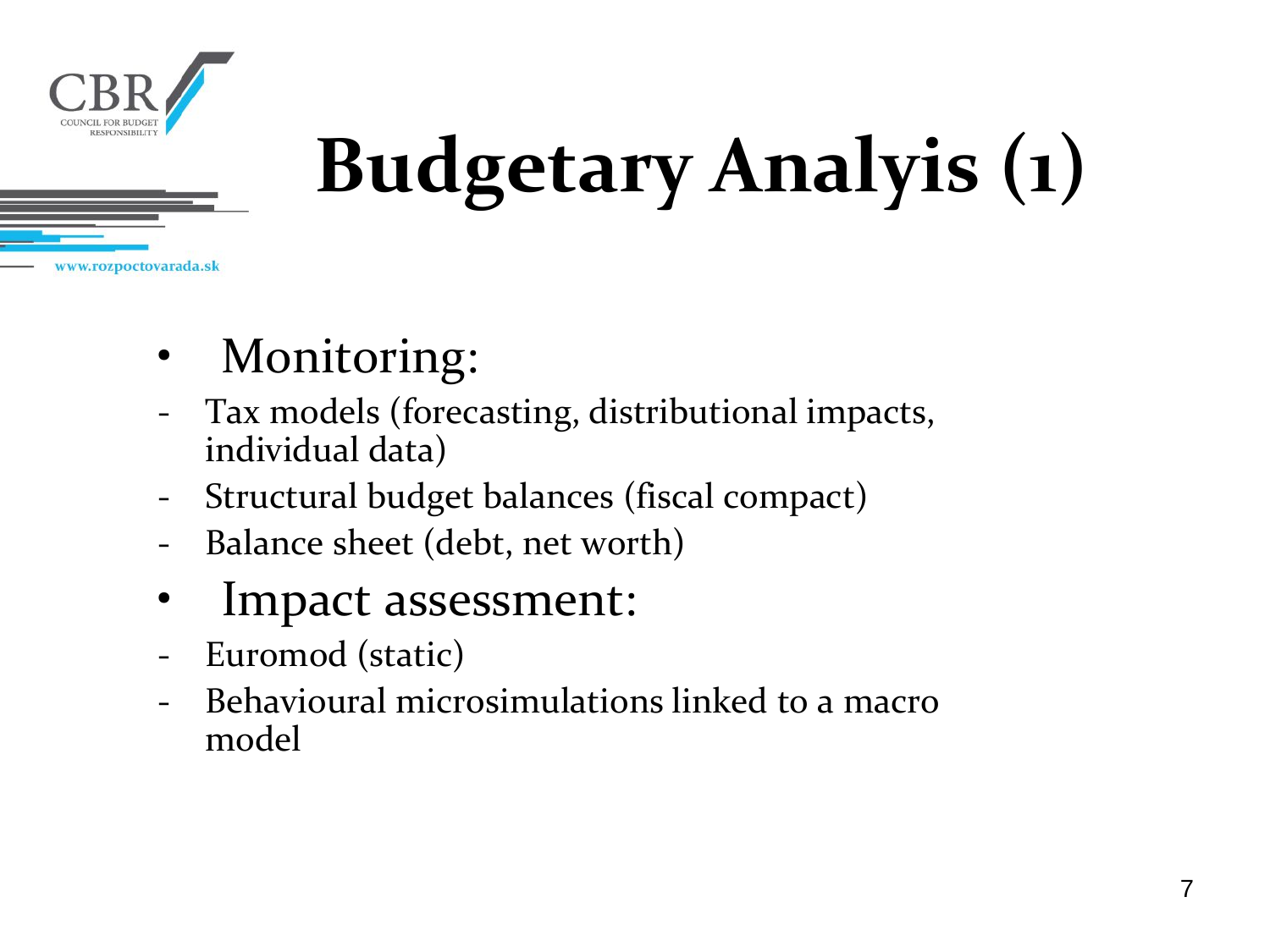

# **Budgetary Analyis (2)**

- Risk asessment
- Leading indicator (budgetary "now-casting")
- Fiscal limit/space
- Contingent liabilities
- Simple sectoral analysis (healthcare, transfers, etc.)
- **Municipalities**
- Public companies
- EU funds
- Stock-flow adjustments (from deficit to change in net worth)
- UMOD, URSIM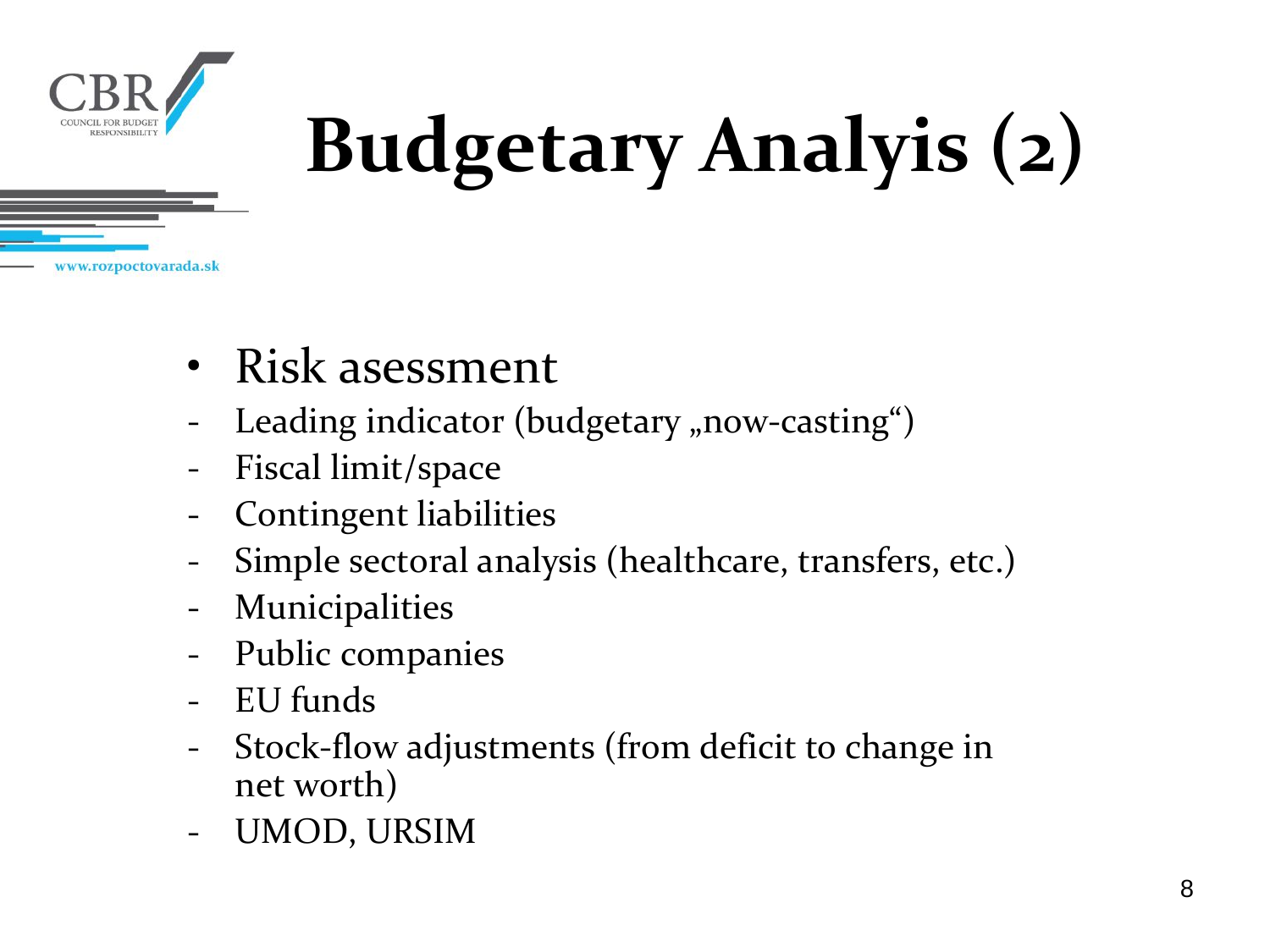

# **Long-Term Sustainability**

- Demography and labour market:
- Simple demography (for simulation purposes)
- Cohort simulation approach (labour market trends)
- Sectoral:
- Pensions: SLOPEM, PESO (armed forces)
- Healthcare: LTHM (based on individual data)
- Distributional impacts
- Generational accounting
- Cohort level tax-benefit simulations
- **Indicators**
- Fiscal gaps, cost of delay, sensitivity analysis, etc.